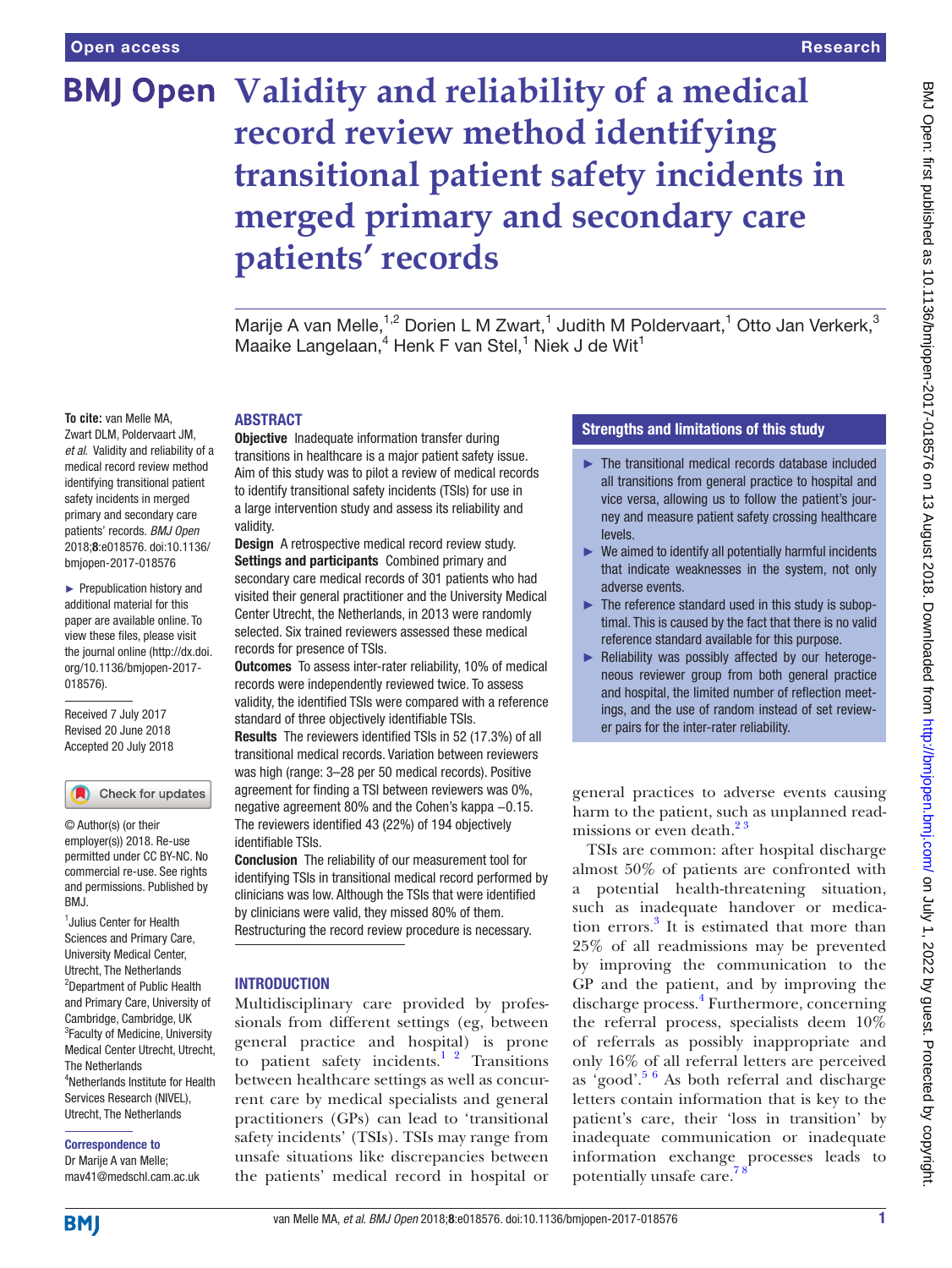To contribute to the improvement of transitional patient safety, we designed the Transitional Incident Prevention Programme (TIPP). In short, in a controlled before–after study, we aim to assess the effectiveness of the multifaceted TIPP intervention targeting transitional patient safety between general practice and hospital, executed in both an urban and rural setting. As one of the primary outcomes for this intervention study we wanted to measure 'transitional patient safety' before and after the intervention.

Patient safety is most often assessed through identification of safety incidents in review of medical records.<sup>10-12</sup> As other patient safety measurement methods, like incident reporting by healthcare professionals or questionnaires assessing patient experiences, are inadequate to count the actual number of incidents, $13$  we chose medical record review as the primary instrument to assess the effect of the TIPP intervention.

In a previous pilot study, we assessed construct validity by comparing our medical record review method with patient interviews and found a concordance of  $64\%$ .<sup>14 15</sup> The current paper presents a second pilot study to further assess the measurement properties of the primary outcome in this intervention programme. In this study, we assessed the reliability and validity of identification of TSIs by record review in a patient record database with both primary and secondary care patient's data, performed by independent primary and secondary care clinicians.

#### **METHODS**

#### Study design and patient selection

A retrospective medical record review study was performed, identifying TSIs in a research database linking patients' primary and secondary care medical records. Although we also tested the database linking process prior to this pilot study, we only present the data on reliability and validity of the review method in the current study.

For this transitional medical record database, we included patients from the departments of cardiology and gastroenterology at the University Medical Center Utrecht, the Netherlands. Inclusion criteria were: (1) patients with at least one contact with one of the research hospital departments (admission or a visit to the outpatient clinic) between 1 April 2013 and 1 October 2013 and (2) patients registered with a referring GP affiliated with the primary care research database of the Julius Primary Care Network (an academic routine care registration network, with 300 000 patients from 200 GPs) in the city of Utrecht with at least one registration in the GP medical record within the study period. Patients were excluded if (1) the contact with the hospital department was only a consultation for another hospital department or (2) the patients' medical records were missing a major part of one of the medical records, such as medical history, medication or consultations.

Of the eligible medical records, we selected a random sample of 301 patients, using computer-generated random numbers. As this study concerns a pilot study, we did not do a sample size calculation. We chose a number of 300 medical records based on practical issues such as resources and availability of reviewers.

#### Linking medical records from primary and hospital care

Currently, in the Netherlands hospitals and GPs work in separate electronic medical record systems. For this study, we constructed a digital transitional medical record database consisting of data from both general practice and hospital. According to current privacy regulations, a Trusted Third Party (Custodix) linked all patients' records from both sources after pseudonymising the data. $16$  The anonymous transitional medical records contained: patients' age and gender, admissions to the cardiology and/or gastroenterology departments, nursing documentation, and the following information from both the GP and the hospital: medical history, current medication, documented consultations, diagnostic examinations and correspondence. A digital timeline based on the collected medical records was created for each patient to summarise the patient journey. Unfortunately, the referral letters could not be obtained, as they were sent using an independent mailing system and therefore not stored in both medical records.

#### **Reviewers**

We chose a multidisciplinary group of six reviewers who reviewed the medical records individually. To cover all possible views on TSIs, we chose reviewers from all professions involved: three GPs, two cardiologists and one gastroenterologist. The reviewers were not attached to the research departments and did not have a medical relationship with the included patients. The reviewers received a half-day training beforehand on the medical record review process, the definition of TSIs and the context of the TIPP study. During the training, the reviewers practised with case histories and the transitional medical record database. During the data collection period, the reviewers could discuss problems encountered with the research team. As all reviewers reviewed random patients visiting different research departments (not only of their own specialty), they had the possibility to consult each other. They also attended one reflection meeting on the record review process with the whole group.

#### Review development

The review process was based on methodology from previous medical record review studies<sup>17</sup> 18 which shaped the development of a systematic identification form for TSIs, and the process of testing and refining, as well as the reviewers' training. We took the review method and manual used in the in-hospital medical record review studies performed by Baines *et al* and Zegers *et al* as a basis.[17 18](#page-7-11) We used an iterative process to develop it into the review for this current study. First, all items of the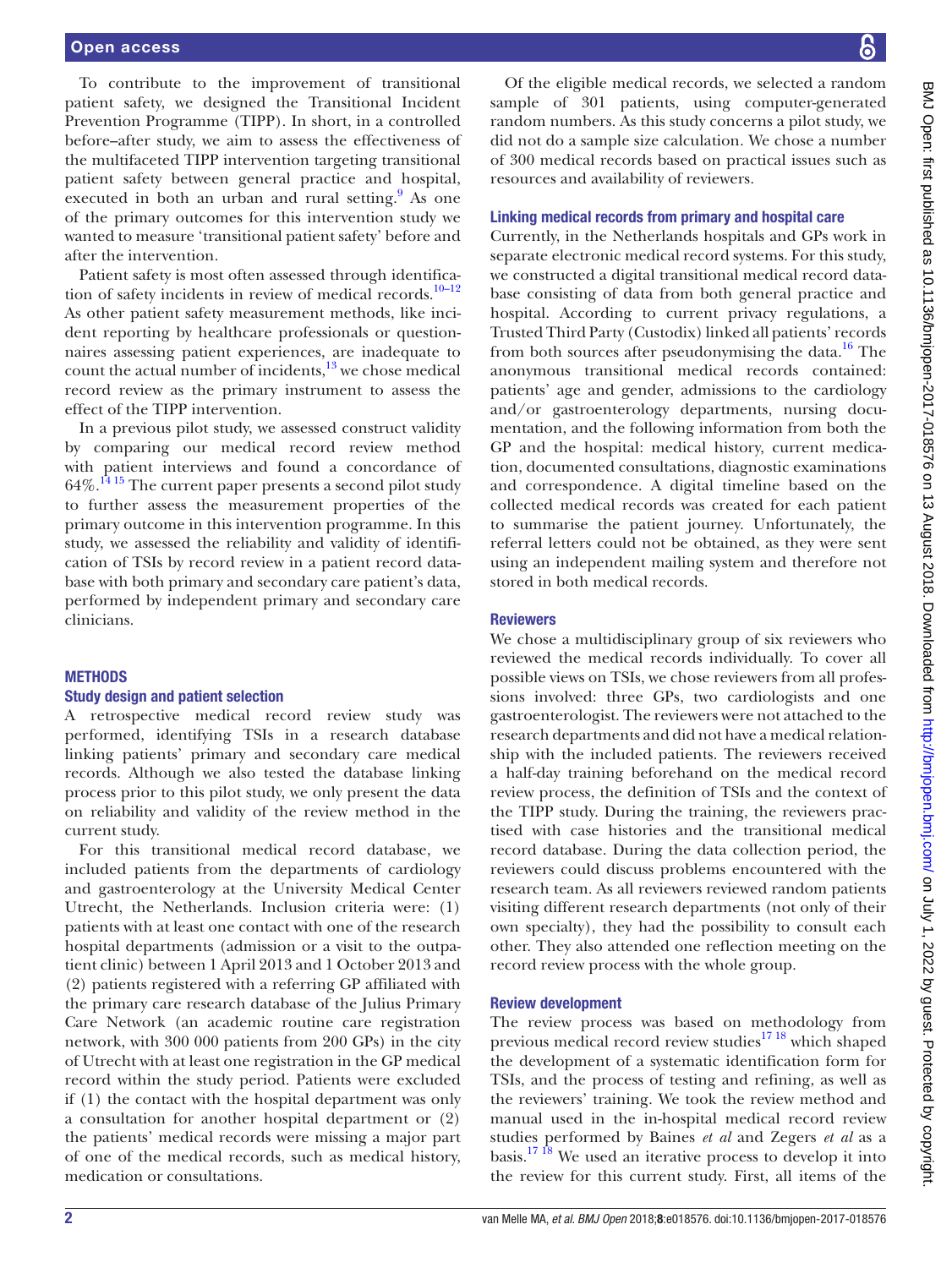in-hospital review were reviewed and assessed on their fit for transitional patient safety. Items that did not fit transitional patient safety or could not be reformulated to fit transitional patient safety culture were deleted. Second, we reformulated questions to fit transitional patient safety. Third, we added items based on our knowledge from our previously published pilot.<sup>14</sup> The resulting record review was then discussed in the research team and, after adjusting, discussed with a wider expert team with GPs, hospital specialists and patients. Finally, the record review was tested two times by MAvM, JMP, ML and DLMZ on actual patient medical records. The final version is presented in online [supplementary appendices](https://dx.doi.org/10.1136/bmjopen-2017-018576) [A and B](https://dx.doi.org/10.1136/bmjopen-2017-018576).

## Review process

Fifty transitional medical records were randomly assigned to each of our reviewers and instructions were given to identify TSIs during the study period using a computer-generated random sample using Microsoft Excel random number generation. When a TSI was identified, the reviewers summarised and classified the TSI according to type, cause, severity and preventability. The definition of TSI used was 'any unintended or unexpected event in patient care between different healthcare organisations which could have led or did lead to harm for one or more patients receiving care'.<sup>14</sup> We used the Eindhoven Classification Model to characterise the cause<sup>19</sup> and the National Coordinating Council for Medication Error Reporting and Prevention (NCC MERP) to classify the severity of the TSI. $^{20}$  Preventability was classified using a 6-point scale from '(nearly) no evidence of preventability' to '(definitely) evidence of preventability<sup> $\cdot$ , 17</sup> The reviewers also assessed the quality of the medical records. For details of the review steps and classifications, see online [supplementary appendices A and B](https://dx.doi.org/10.1136/bmjopen-2017-018576).

## **Reliability**

To determine inter-rater reliability, a random sample of 10% of the medical records was reviewed by two reviewers independently. To select these medical records, we used a simple computer-based random sample method. All reviewers rereviewed five medical records that were already reviewed by other reviewers. We did not assign set reviewer pairs, but each reviewer rereviewed medical records first reviewed by each of the other reviewers. To assess inter-rater variation, we collected reviewer characteristics: age, gender, medical specialty, working experience, scientific experience, experience in incident analysis and their opinion on three statements regarding incidents and transitional safety using a 5-point Likert scale from strongly disagree to strongly agree [\(table](#page-3-0) 1).

## **Validity**

For validating our record review method, we focused on content and concurrent validity.

Content validity is defined as: 'the extents to which items appear 'on the face of it' to be measuring what the instrument is intended to measure.['15](#page-7-14) We first searched the literature and existing medical record review studies within organisations.<sup>17 18  $\overline{21}$ </sup> Then, we used these existing intraorganisational record reviews to develop our review method identifying TSIs. Hospital specialists, GPs and an expert in medical record review studies (ML) were consulted to assess our record review method and we tested the usability. Subsequently, we asked the reviewers to judge our TSI identification method on completeness and clarity, both individually during the review process and in a group discussion at the end of the review process. We had frequent informal meetings with each of our reviewers during the review process and asked specifically for obscurities in the review method. These comments were collected in an excel sheet. During the final group discussion notes were taken.

Concurrent validity is defined as 'the extent to which scores on a new measure are related to scores from a criterion measure administered at the same time'.<sup>[15](#page-7-14)</sup> As no criterion measure exists within transitional patient safety, $12$  we used a standardised assessment of three objectively identifiable TSIs as a reference standard, namely (1) presence and timeliness of correspondence from hospital to GP, (2) redundant diagnostic testing (ie, a diagnostic test unnecessarily performed by both GP and hospital in a short time period) and (3) communication of in-hospital prescription changes to GP. We purposefully chose these three types of TSI for their easy and systematically approachable identification process in the available medical records. These TSIs were chosen by the research team and medical record review expert because all three types proved well-documented processes in the medical record in the first pilot of the medical record review study.<sup>14</sup> The three TSIs were also part of our six reviewers' training for the current study: the reviewer case report form (CRF) clearly stated these TSIs within the list of transitions and risks for TSIs at the start of each form and examples were given during the training for these TSIs, including how to find them in the medical record (online [supplementary appendices B](https://dx.doi.org/10.1136/bmjopen-2017-018576)). The easily identifiable TSIs were systematically assessed by our research assistants (final year medical students) using a strictly protocolled step-by-step guide, as described in more detail in online [supplementary appendix A](https://dx.doi.org/10.1136/bmjopen-2017-018576). Additionally, to assess whether all reviewer-identified TSIs met the definition of a TSI, the research team assessed all reviewer-identified TSIs.

## Statistical analysis

We calculated differences between the patients whose medical records were reviewed (n=301) and the patients of all eligible medical records (n=1399) using Kruskal-Wallis test for continuous variables and the Pearson  $\chi^2$  test for categorical variables. With descriptive statistics, we presented the total of TSIs and the number per reviewer, type, cause, severity and preventability. To assess the inter-rater reliability, we tested positive and negative agreements of identified TSIs and calculated Cohen's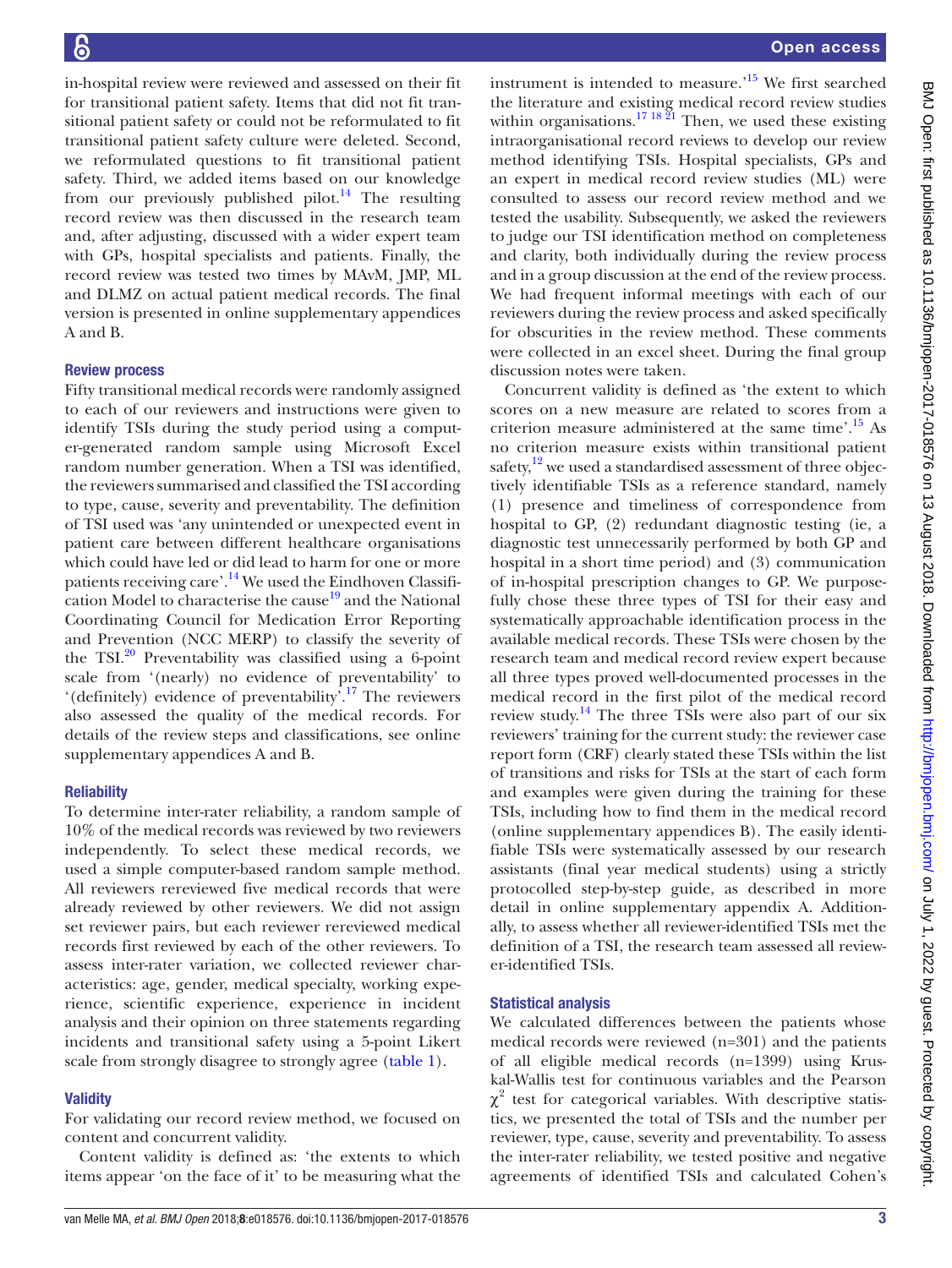<span id="page-3-0"></span>

| Open access                                                      |               |
|------------------------------------------------------------------|---------------|
|                                                                  |               |
| Patients' and reviewers' characteristics<br>Table 1              |               |
| (A) Patient characteristics (n=301)                              |               |
| Age, median (range)                                              | 60 (19 - 93)  |
| Male sex, $N$ $(\%)$                                             | 167 (56)      |
| Medical specialty, N (%)                                         |               |
| General practice                                                 | 301 (100)     |
| Cardiology                                                       | 211(70)       |
| Gastroenterology                                                 | 90 (30)       |
| (B) Reviewer characteristic (n=6)                                |               |
| Age, mean (range)                                                | $55(32 - 72)$ |
| Male sex, N                                                      | 3             |
| Medical specialty, N                                             |               |
| General practice                                                 | 3             |
| Cardiology                                                       | 2             |
| Gastroenterology                                                 | 1             |
| Years of working experience as a medical specialist or GP, range | $0.5 - 32$    |
| Carried out a scientific research before, N yes                  | 5             |

Carried out a medical record research before, N yes 6 Experience with analysing medical incidents, N yes 1 Worked as a teaching physician, N yes 3

1: How useful is medical research focused on incidents, rated on a scale from 1 to 10, with

2: As healthcare is complex care transitions are not ever flawless. Yet, not all of these flaws

GP, general practitioner.

kappa and intraclass correlation coefficient (ICC) model 2 in which Cohen's kappa disregards our varying reviewer pairs (observer nested within subjects) and the ICC disregards the binomial nature of our outcome.<sup>22</sup> IBM SPSS Statistics V.21.0 was used for all statistical analyses.

All reviewers signed a confidentiality agreement.

Statements presented to our reviewers (n=6)

10 being the most positive, range

represent safety incidents, range

## Patient and public involvement

Patient advocates were involved in the design of the larger TIPP study; however, they were not directly involved in the current study. Because of the anonymous nature of

| <b>Table 2</b> Inter-rater reliability in 30 transitional medical<br>records reviewed by two reviewers independently |                        |                             |       |
|----------------------------------------------------------------------------------------------------------------------|------------------------|-----------------------------|-------|
|                                                                                                                      | <b>Second reviewer</b> |                             |       |
|                                                                                                                      | TSI<br>identified      | <b>No TSI</b><br>identified | Total |
| First reviewer                                                                                                       |                        |                             |       |
| TSI identified                                                                                                       | U                      | 7                           | 7     |
| No TSI identified                                                                                                    | 3                      | 20                          | 23    |
| Total                                                                                                                | 3                      | 27                          | 30    |

TSI, transitional safety incident.

the medical record, individual cases were not communicated to the research department. However, the departments were informed of the study results.

7–9

Neutral to strongly agree

## **RESULTS**

3: Incidents always harm the patient, range Strongly disagree to disagree to disagree to disagree to disagree

## Patient and reviewer characteristics

In total, 2069 patients were admitted or visited the outpatient clinics of the research departments [\(figure](#page-4-0) 1). Of those, 670 patients were excluded because they were not registered at an affiliated GP. Of the remaining eligible 1399 patients, 91 were excluded because of an incomplete medical record. Of the remaining 1308, we took a random sample of 301 patients. The 301 randomly selected patients were not significantly different from the total group of 1399 patients in the database. Their median age was 60 years (19–93) in the included population and 59 (11–93) in the total group of 1399 (p=0.49), and 56% vs 53% was male (p=0.57). Of the included patients, 70% visited the cardiology department. [Table](#page-3-0) 1 presents the characteristics of the included patients' characteristics. Patient characteristics were evenly distributed between the reviewers, except for age. By chance, the age of the patients reviewed by reviewer III was significantly higher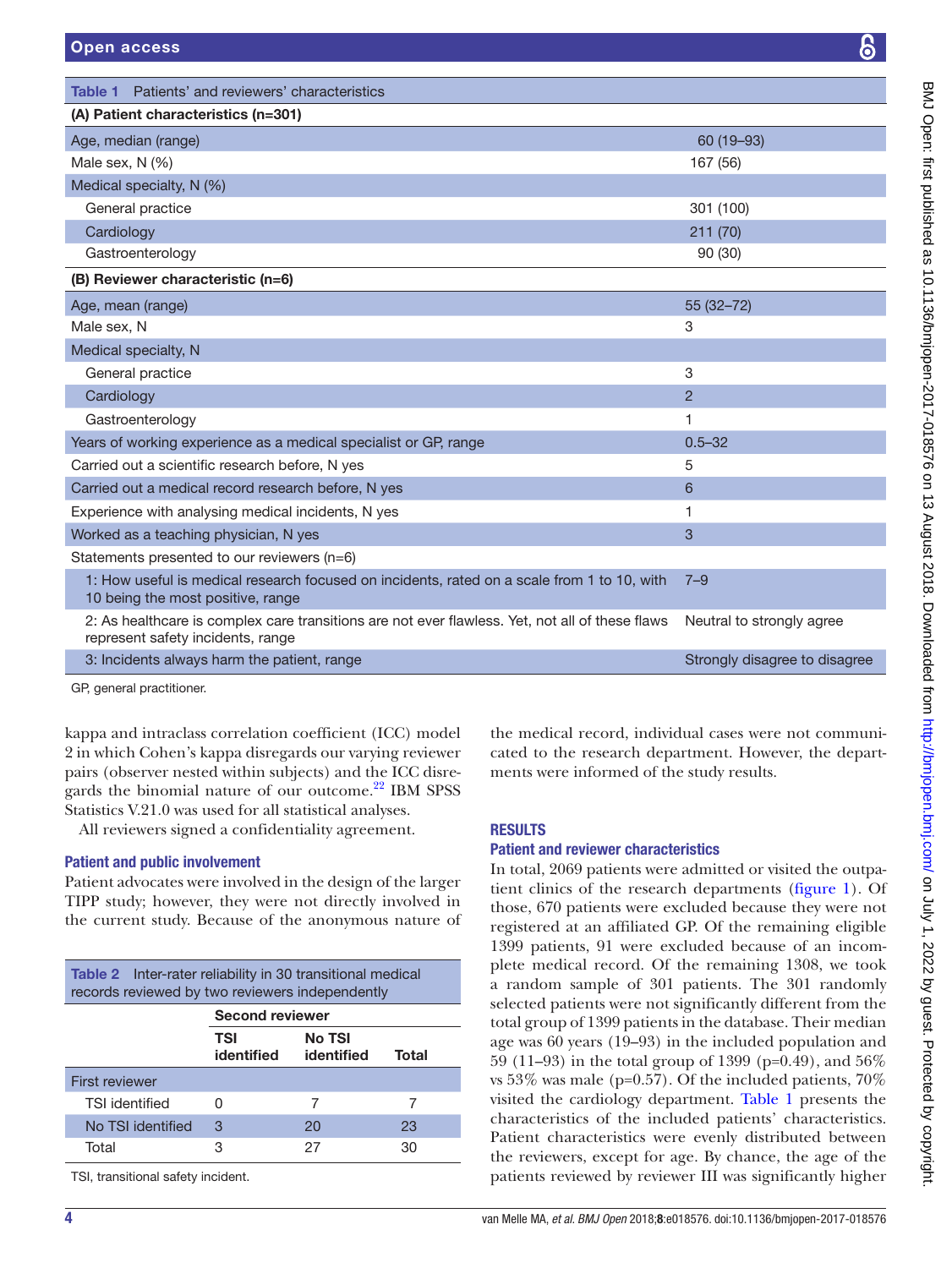

<span id="page-4-0"></span>Figure 1 Flow chart of patient selection for the clinician-based medical record review study of the TIPP study. GP, general practitioner; TIPP, Transitional Incident Prevention Programme.

(median of 67 years). The age of the reviewers ranged between 32 and 72 and they had 0.5–32 years of working experience as a GP or specialist ([table](#page-3-0) 1).

#### Characteristics of identified transitional incidents

In total, the 301 reviewed patient records revealed 422 transitions between general practice and hospital or vice versa (1.4 transitions per patient in 6 months). In 52 of 301 (17.3%) records, 60 TSIs were identified, which means 1 TSI in every 7 care transitions.

The main types of identified TSIs concerned 'Information from hospital to general practice' (n=35; 60% of total TSI), 'Medication and other prescriptions' (n=19; 32%) and 'Registration in the medical record' (n=16; 27%). The majority of TSIs were assigned to organisational (n=44; 73%) or human causes (n=20; 33%). No TSIs were judged to be patient related. As multiple types or causes could be attributed to a single TSI, these numbers add up to more than 100%. Of the TSIs concerning 'Information from hospital to general practice', 14 regarded missing outpatient correspondence, 8 regarded missing

discharge letters, 4 letters were delayed, 4 letters were incomplete, 3 incorrect and in 2 TSIs a letter was sent, but the information was not processed. Our reviewers assessed 48 (89%) TSIs as an unsafe situation (NCC MERP category A), 3 (5%) TSIs as a near miss that did not reach the patient (NCC MERP category B) and 2 (3%) TSIs as reaching the patient, of which 1 led to temporary harm (NCC MERP categories C and F). Severity of seven TSIs could not be assessed because of insufficient information. Thirty (55%) of TIs were assessed as probably or definitely preventable. Preventability of five TSIs could not be assessed because of insufficient information. The quality of the GP medical records was rated as 'poor' in 0.0%– 10.2% of all reviewed medical records and as 'good' in 2.1%–43.8%. The quality of the hospital medical records was rated by the different reviewers as 'poor' in 0.0%–  $6.4\%$  and as 'good' in  $10.0\%$ – $60.4\%$ . The quality of the correspondence between the hospital and the GP and vice versa was rated as 'poor' in 3.2%–42.9%, as 'good' in 0.0%–25.8% and as 'not possible to review due to missing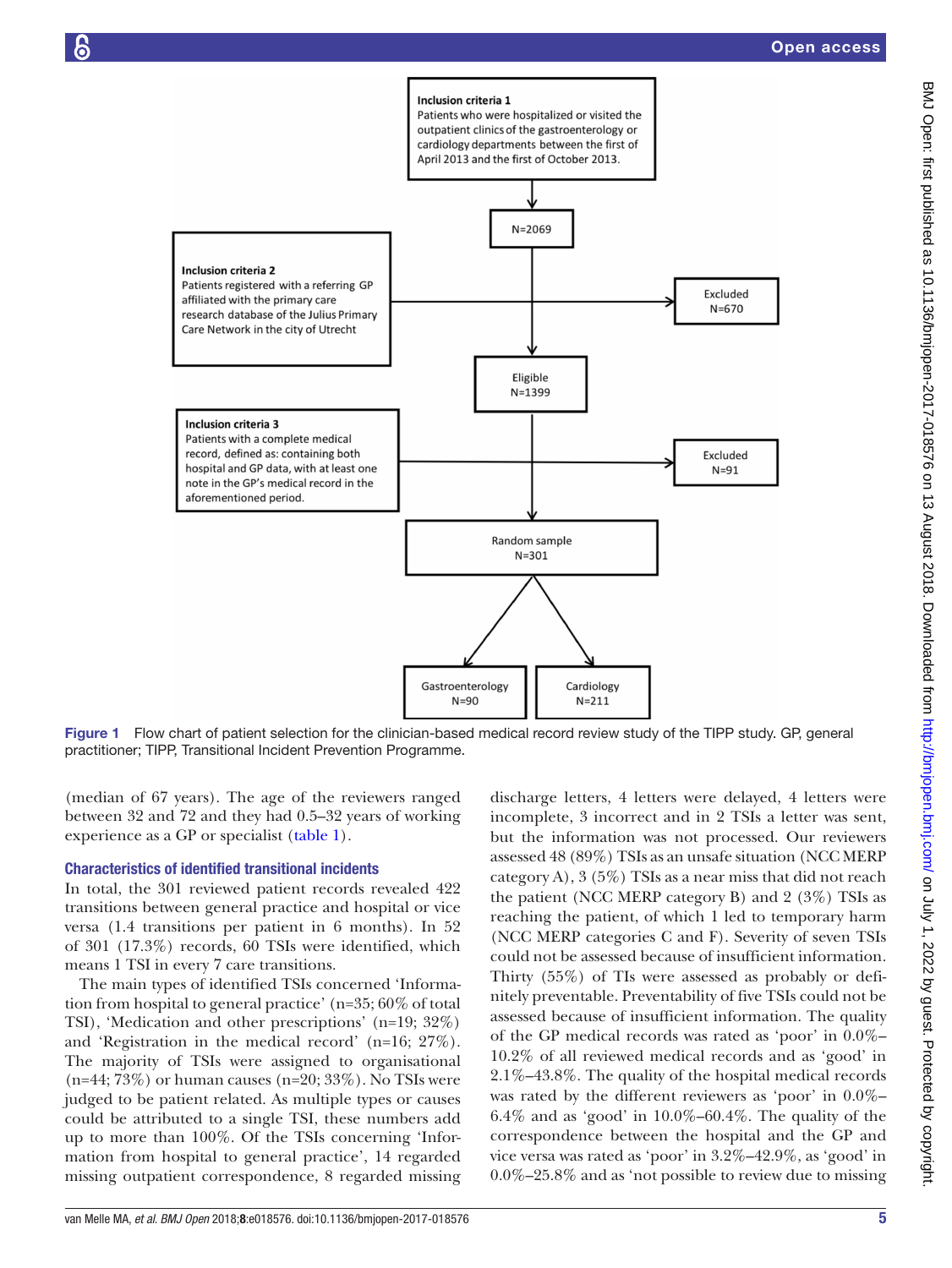# Box 1 Examples of identified TSIs in the medical record review

- <span id="page-5-0"></span> $\blacktriangleright$  The hospital specialist stops two prescriptions, however, 2 months later the general practitioner (GP) repeats the old medication prescriptions.
- ► Medication in hospital's record and GP's record differs; (acenocoumarol vs phenprocoumon).
- ► In a discharge letter, two different cholesterol inhibitors are prescribed. The patient finds out and contacts his GP.
- ► No note of atrial fibrillation with moderate heart function and complaints of dyspnoea diagnosed in hospital in the medical record of the GP.
- ► The cardiologist's medical record does not mention diabetes diagnosed by the GP (other risk factors are registered).
- ► No note or letter of a hospital admission in the GP's medical record.
- ► The GP calls the hospital for the results of a colonoscopy in hospital because of persistent complaints. The GP did not receive correspondence of the results or treatment and the patient does not know.
- $\blacktriangleright$  After discharge, the discharge letter asks the GP to check the patient's potassium level, however, the blood test is not performed.
- ► A patient has three types of potential potassium-elevating medication separately prescribed by the GP or the hospital physician, but the potassium blood level is never checked.
- $\blacktriangleright$  The GP's medical record notes indicate doubt about the first responsible physician for treating the patient's high blood pressure (cardiologist or GP) in a patient with poor medication adherence. Because the patient prefers the GP, he takes up the treatment. Patient is discharged from the outpatient visits to the cardiologist.

data' in 0.0%–67.3%. In 84 medical records (28%), correspondence from hospital to the GP was missing, although signs of a letter being sent was found in either the GPs' or hospitals' records. However, we could not determine the cause (missing because of faulty data extraction or omission of registration at the healthcare practitioners' side). [Box](#page-5-0) 1 shows some examples of identified TSIs.

The frequency of TSIs identified per reviewer ranged from 3 to 28 in 75 transitions. Five of the six reviewers identified 3–10 incidents, and one identified a total of 28 TSIs. Patients' age or gender did not differ between those patients who did and those who did not experience a TSI. The patients who experienced a TSI were more frequently treated by the cardiologist (82.7%) compared with patients who did not experience a TSI (67.5%).

## **Reliability**

In the 30 transitional medical records reviewed by two reviewers independently, 10 TSIs (33%) were found in total (table 2). The positive agreement was 0%, the negative agreement was 80%, Cohen's kappa was −0.15 and ICC was −0.18.

## **Validity**

Content validation: Reviewers reported neither missing items nor obscurity in the TSI identification method used. Yet, reviewers showed having a problem applying the definition of TSI to frequently occurring, 'small' transitional failings. Despite of the instructions to apply the definition

of TSI strictly and conservatively, individual and group discussions showed that they inclined to subscribe the small failings as minor imperfections instead of TSIs or as consequences of the incomplete research database. The fact that all but one reviewer agreed with the statement 'As healthcare is complex care, transitions are not ever flawless. Yet, not all of these flaws represent safety incidents' also indicated that reviewers had doubts about the content validity [\(table](#page-3-0) 1). The only reviewer who did not agree with the statement identified most TSIs.

Concurrent validation: Ninety-two per cent of the reviewer-identified TSIs met the researchers' definition of a TSI. Using the reference standard for TSIs research assistants identified 194 objectively identifiable TSIs in 179 (62%) medical records: of these, 153 regarded correspondence, 5 regarded redundant diagnostic testing and 36 reflected communication of prescription changes. Only 43 (22%) of these TSIs were identified by the reviewers and hence 151 (78%) TSIs were missed. Within reviewers, the percentage of objectively identifiable TSIs found ranged from 3% to 47%.

# **DISCUSSION**

# Main findings

In the current form, our transitional medical record review method proved not to be a reliable method for TSI identification. The inter-rater reliability was low and reviewers significantly differed in frequency of the identified TSIs. Face validity of the medical record review study seemed acceptable, as most TSIs that were identified in one in seven care transitions proved correctly labelled as TSI. However, concurrent validity proved to be low; reviewers missed 78% of objectively identifiable TSIs. Hence, the identification and categorisation of TSIs were undoubtedly subjective. The limited agreement with our reference standard and the high variability between reviewers points at a lack of a shared understanding of the definition of a TSI, despite of the format of the review procedure or the training. This might have been provoked by the reviewers' insecurity when handling medical records of lower quality.

The identified TSIs mainly concerned lacking or delayed correspondence and medication-related incidents, caused by an organisational or human factor. The majority of TSIs concerned unsafe situations, yet 1 of 60 (1.7%) identified TSIs caused patient harm.

# Comparison to literature

The reliability of our review method was much poorer than in other medical record review studies. While the inter-rater reliability in medical record reviews by clinicians ranged between fair and substantial agreement (Cohen's kappa  $0.24-0.71$ ),  $12^{23-25}$  we found a poor Cohen's kappa of −0.15. These studies used various measurement tools, such as the Global trigger tool, the Harvard medical practice study method and a structured patient chart review for adverse drug events, to identify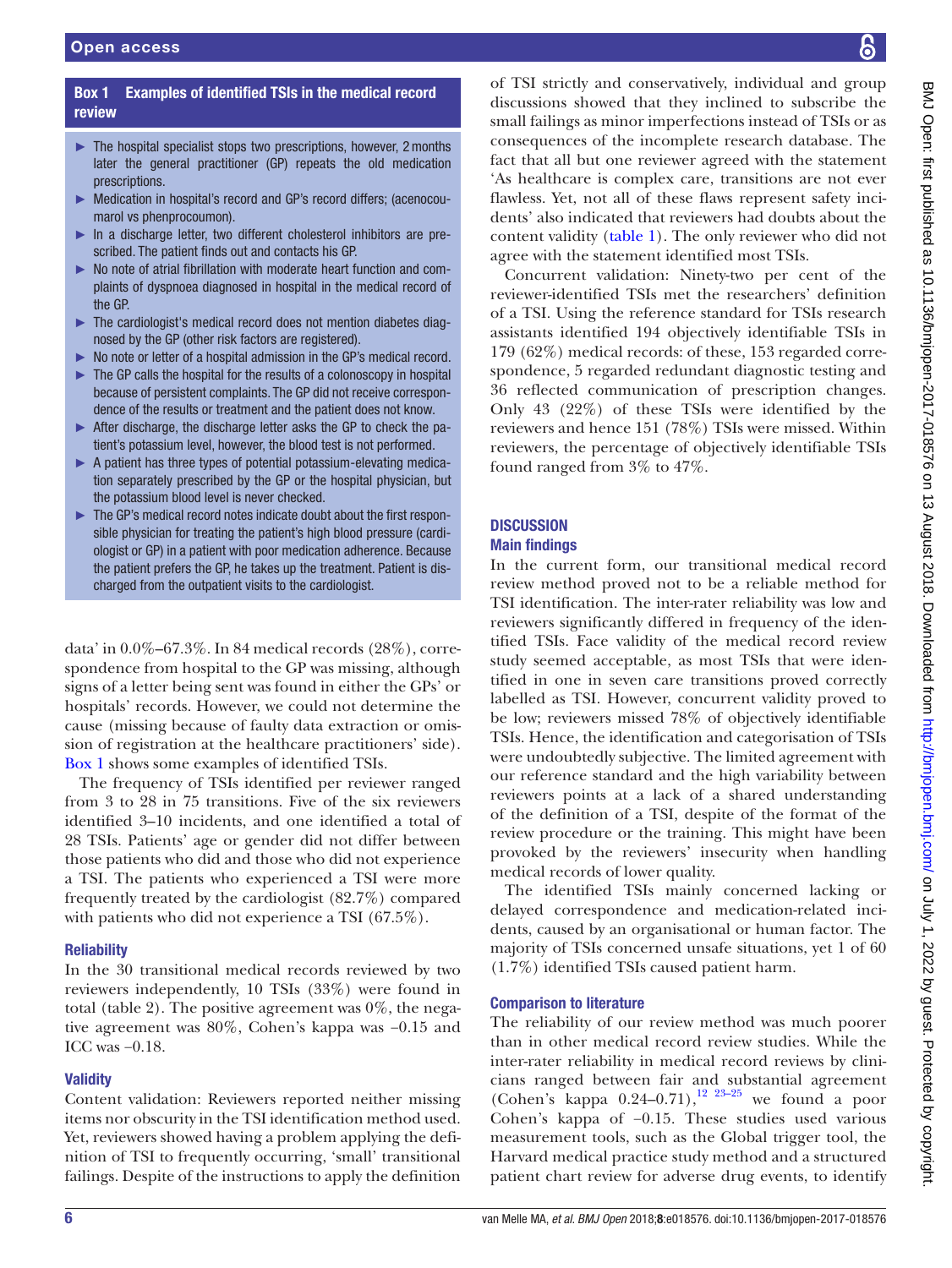mainly intraorganisational incidents within hospital medical records. Variation in patient selection, types of patient records and/or reviewers' characteristics may explain these differences. For instance, in a comparable study on identification of TSIs after discharge, Forster *et al* found a suboptimal inter-rater reliability (Cohen's kappa 0.26) in 319 case reports of patients with poor outcomes following discharge. Because these patients are known to have a high risk for TSIs, incidents would have been easier to identify and therefore the agreement probably was better than in our study in which we did not select high-risk patients only, but included all patients visiting hospital and general practice. $24$  Second, in contrast to Forster *et al* in which hospital-based reviewers assessed only hospital medical records, our reviewers assessed medical records that originated from different organisations. Additionally, others may have worked with reviewers from the same discipline while we consciously chose to work with a heterogeneous group of reviewers in terms of medical disciplines and hoped this would add to the validity of the record review. However, we hypothesise that because of these different backgrounds, they had different, often contrasting views on TSIs and the healthcare system which may have resulted in the identification of different TSIs. The reference and end discussion sessions substantiated this believe. For, as much as we would like one healthcare system, the current healthcare system is fragmented in which hospitals and general practices have their own language and view on patient safety.<sup>26</sup> Together, it is likely that the variation in reviewer characteristics has hampered the reliability of our TSI identification process.<sup>[24](#page-7-17)</sup>

Our reviewers may have had problems identifying TSIs because they viewed incidents from a clinician's perspective instead of a patient safety perspective. Such general underestimation of incidents and harm by clinicians is described previously.<sup>27</sup> Clinicians deal with risks on a daily basis. They learn to be resilient and deal with unsafe situations instantly at their occurrence, thus making risk management part of routine practice.<sup>13</sup> However, such attitude could lead to a loss of awareness about the state of the systems and processes that impact patient care, thus hampering identification of safety incidents.

## Strengths and limitations

Our study has several strengths. First, the transitional medical records database included all transitions from general practice to hospital and vice versa. This adds to the content validity as we were able to follow the patient's journey and measure patient safety crossing healthcare levels[.28](#page-7-20) As TSIs occur between the healthcare organisation, they are often not registered in the interorganisational medical record. In our previous pilot study, we concluded that the availability of the medical records at both ends of the patient journey was needed to identify TSIs looking for double information, discrepancies and textual clues.<sup>14</sup> Second, many studies that measure patient safety and incidents only include adverse events;

we typically included all potentially harmful incidents that indicate weaknesses in the system.<sup>29</sup>

Concerning limitations, although recommended by Forster *et al* to use three reviewers per medical record simultaneously, practical and financial limitations limited the number of reviewers, and therefore, each medical record was assessed by a single reviewer. $^{24}$  Furthermore, all double medical records were randomly distributed among the other reviewers, instead of using specific reviewer pairs. Together with the limited number of reflective consensus meetings, this might have decreased inter-rater reliability. Also, the assessment by an expert team on transitional patient safety as the reference standard, as is often done in diagnostic studies, may be first choice[.30](#page-7-22) However, this was not feasible in practice and the total of missed TSIs would increase because this expert team would have assessed all TSIs instead of only three items. Finally, correspondence of discharge and visits to the outpatient clinic was regularly missing. It was often unclear whether this was caused by failure in the data extraction, or the result of omission or faulty registration of correspondence in the hospital. Because of potential data extraction failure, the number of TSIs identified by both the reviewers and our research assistants could be overestimated. However, we did not register a missing letter as a TSI when any sign of a letter being sent was found in either the GP's or hospital specialist's medical record (such as a copy of the conclusion or new medication in the primary care record, or a note in the hospital record about sending a letter). In many of the reviewer-identified TSIs, the GP actually registered that no letter was received.

# Implications

In order to become a valid and reliable measurement tool for TSIs, the medical record review method needs to be improved. Possibilities for improvement of medical record reviews are suggested in literature<sup>12</sup>  $23-25$  31: making the transitional medical record database more complete, developing a more robust and standardised identification process, improving training and manual, and selecting a more homogeneous group of reviewers. Possibly, we could use one type of medical specialist, which would probably improve inter-rater reliability, but then would lead to missing specific types of TSI. When using a more standardised process, less specialised healthcare professionals could be used, such as research nurses, junior doctors or students in the final year of their medical study.

Although the measurement properties of the research methods should and can be improved, the research method does provide valuable information on the nature of TSIs. Besides using the medical record review for measurement of intervention effect, the identified TSIs could also be used for learning purposes: to raise awareness and influence improvement strategies, so TSIs can be prevented in the future.